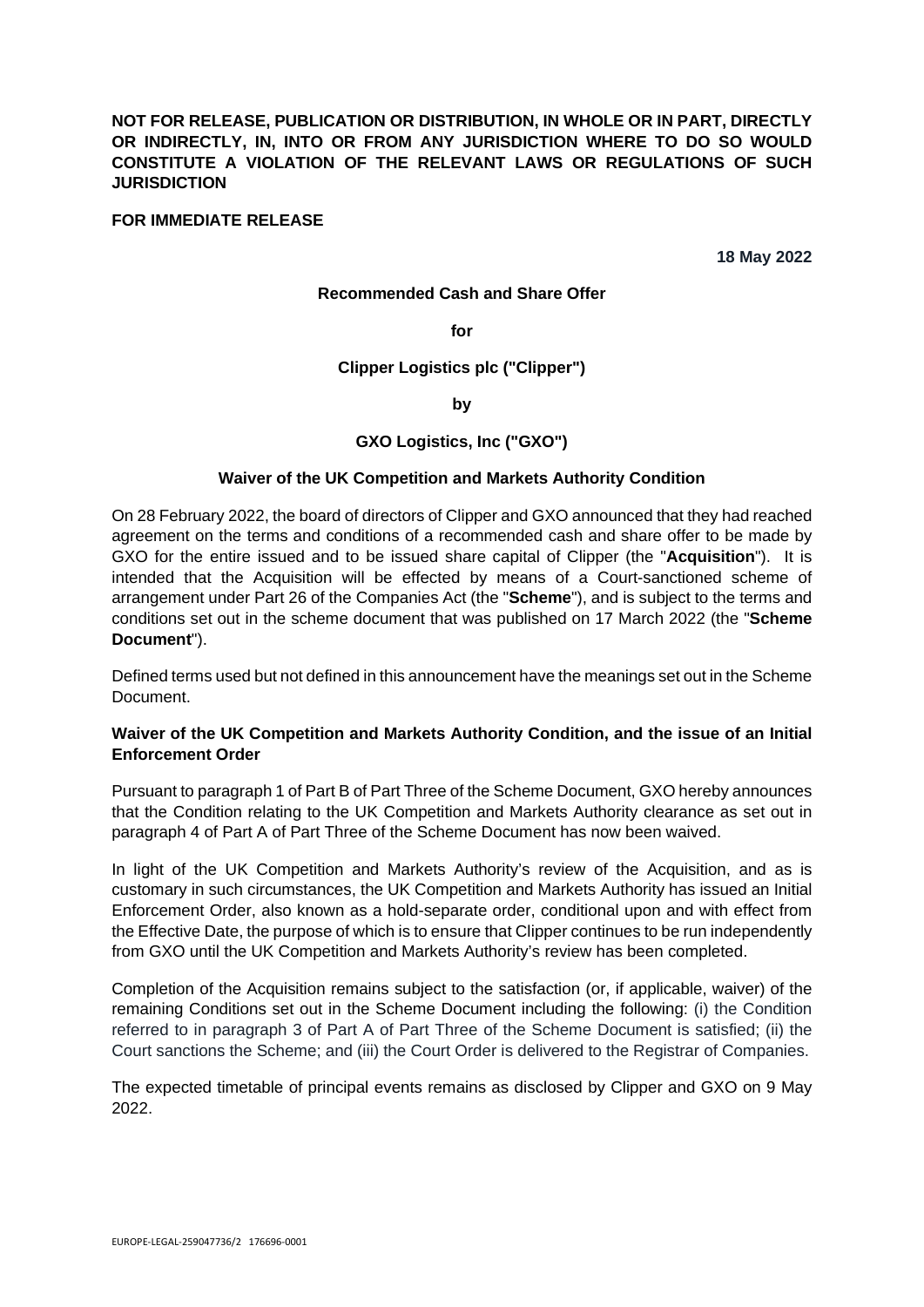# **Enquiries**

## **GXO**

| Media<br>Matthew Schmidt (US)<br>Kat Kalinina (UK)                                                          | +1 (203) 307 2809<br>+44 7974 594 467 |
|-------------------------------------------------------------------------------------------------------------|---------------------------------------|
| Investors<br>Mark Manduca                                                                                   | +1 203 585 8986                       |
| <b>Rothschild &amp; Co</b> (Lead Financial Adviser to GXO)<br><b>Neil Thwaites</b><br>Alexander Mitteregger | +44 (0) 20 7280 5000                  |
| <b>Barclays</b> (Joint Financial Adviser to GXO)<br>Philipp Gillmann<br>Akshay Majithia                     | +44 (0)20 7623 2323                   |

Freshfields Bruckhaus Deringer LLP is retained as legal adviser to GXO.

## **Important Notices**

Jon Bone (Corporate Broking)

N.M. Rothschild & Sons Limited ("Rothschild & Co"), which is authorised and regulated in the United Kingdom by the FCA, is acting exclusively as financial adviser to GXO and no one else in connection with the Acquisition and will not regard any other person as its client in relation to the Acquisition and shall not be responsible to anyone other than GXO for providing the protections afforded to clients of Rothschild & Co or its affiliates, nor for providing advice in connection with the Acquisition or any matter or arrangement referred to herein. Neither Rothschild & Co nor any of its subsidiaries, branches or affiliates (nor their respective directors, officers, employees or agents) owes or accepts any duty, liability or responsibility whatsoever (whether direct or indirect, whether in contract, in tort, under statute or otherwise) to any person who is not a client of Rothschild & Co in connection with this announcement any matter referred to or statement contained herein or otherwise.

Barclays Bank PLC, acting through its Investment Bank ("Barclays"), which is authorised in the United Kingdom by the Prudential Regulation Authority ("PRA") and regulated in the United Kingdom by the PRA and FCA, is acting exclusively as financial adviser to GXO and no one else in connection with the Acquisition and will not regard any other person as its client in relation to the Acquisition and shall not be responsible to anyone other than GXO for providing the protections afforded to clients of Barclays or its affiliates, nor for providing advice in connection with the Acquisition or any matter or arrangement referred to herein. Neither Barclays nor any of its subsidiaries, branches or affiliates owes or accepts any duty, liability or responsibility whatsoever (whether direct or indirect, whether in contract, in tort, under statute or otherwise) to any person who is not a client of Barclays in connection with any matter referred to herein or otherwise.

This announcement is for information purposes only and is not intended to and does not constitute or form part of any offer or inducement to sell or an invitation to purchase, otherwise acquire, subscribe for, sell or otherwise dispose of, any securities or the solicitation of an offer to buy any securities, any vote or approval in any jurisdiction pursuant to the Acquisition or otherwise.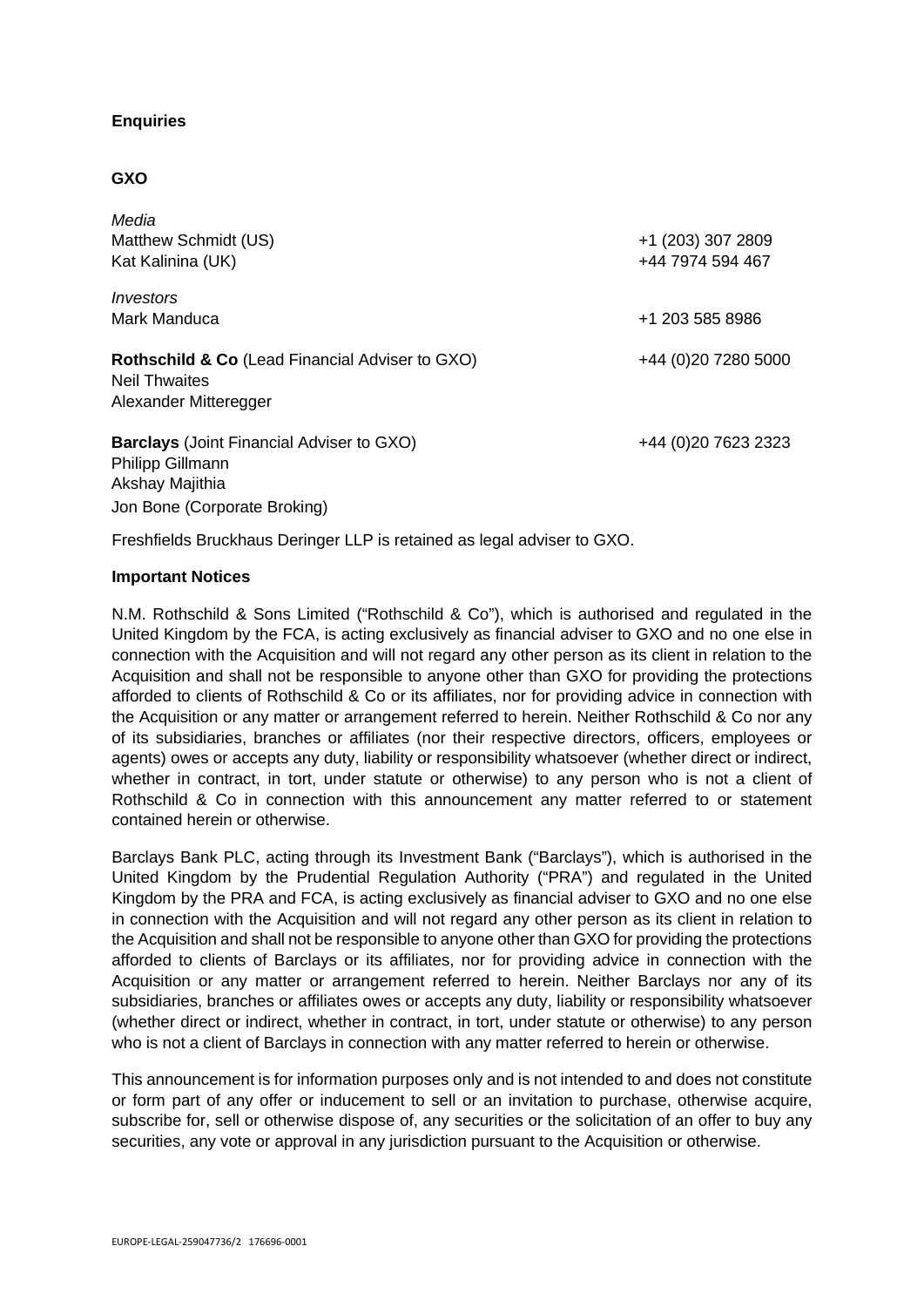This announcement has been prepared in accordance with and for the purpose of complying with English law and the Code, the Disclosure Guidance and Transparency Rules and the Listing Rules and the information disclosed may not be the same as that which would have been disclosed if this announcement had been prepared in accordance with the laws of jurisdictions outside England.

## **Overseas Shareholders**

The release, publication or distribution of this announcement and/or any accompanying documents (in whole or in part) in or into or from jurisdictions other than the United Kingdom or the United States may be restricted by law and therefore any persons who are subject to the laws of any jurisdiction other than the United Kingdom or the United States (including Restricted Jurisdictions) should inform themselves about, and observe, any applicable legal or regulatory requirements. Any failure to comply with applicable legal or regulatory requirements of any jurisdiction may constitute a violation of securities laws in that jurisdiction.

To the fullest extent permitted by applicable law, the companies and persons involved in the Acquisition disclaim any responsibility or liability for the violation of such restrictions by any person. This announcement has been prepared for the purposes of complying with English law and the Code and the information disclosed may not be the same as that which would have been disclosed if this announcement had been prepared in accordance with the laws of jurisdictions outside of England. Unless otherwise determined by GXO or required by the Code and permitted by applicable law and regulation, the Acquisition will not be made available directly or indirectly in, into or from a Restricted Jurisdiction where to do so would violate the laws in that jurisdiction and no person may vote in favour of the Acquisition by use of mail or any other means or instrumentality (including, without limitation, facsimile, email or other electronic transmission, telex or telephone) of interstate or foreign commerce of, or any facility of a national, state or other securities exchange of, any Restricted Jurisdiction.

Copies of this announcement and formal documentation relating to the Acquisition will not be and must not be, mailed or otherwise forwarded, distributed or sent in, into or from any Restricted Jurisdiction or any jurisdiction where to do so would violate the laws of that jurisdiction and persons receiving such documents (including custodians, nominees and trustees) must not mail or otherwise forward, distribute or send them in or into or from any Restricted Jurisdiction. Doing so may render invalid any related purported vote in respect of the Acquisition.

If the Acquisition is implemented by way of a Takeover Offer (unless otherwise permitted by applicable law and regulation), the Takeover Offer may not be made, directly or indirectly, in or into or by use of the mails or any other means or instrumentality (including facsimile, e-mail or other electronic transmission, telex or telephone) of interstate or foreign commerce of, or any facility of a national, state or other securities exchange of, any Restricted Jurisdiction and the Acquisition will not be capable of acceptance by any such use, means, instrumentality or facilities or from within any Restricted Jurisdiction.

Further details in relation to Overseas Shareholders are contained in the Scheme Document.

# **Notice to Canadian Shareholders**

The distribution of the New GXO Shares in Canada is being made only on a private placement basis exempt from the requirement that the issuer prepare and file a prospectus with the applicable securities regulatory authorities. GXO is not a reporting issuer in any province or territory in Canada, its securities are not listed on any stock exchange in Canada and there is currently no public market for the New GXO Shares in Canada. GXO currently has no intention of becoming a reporting issuer in Canada, filing a prospectus with any securities regulatory authority in Canada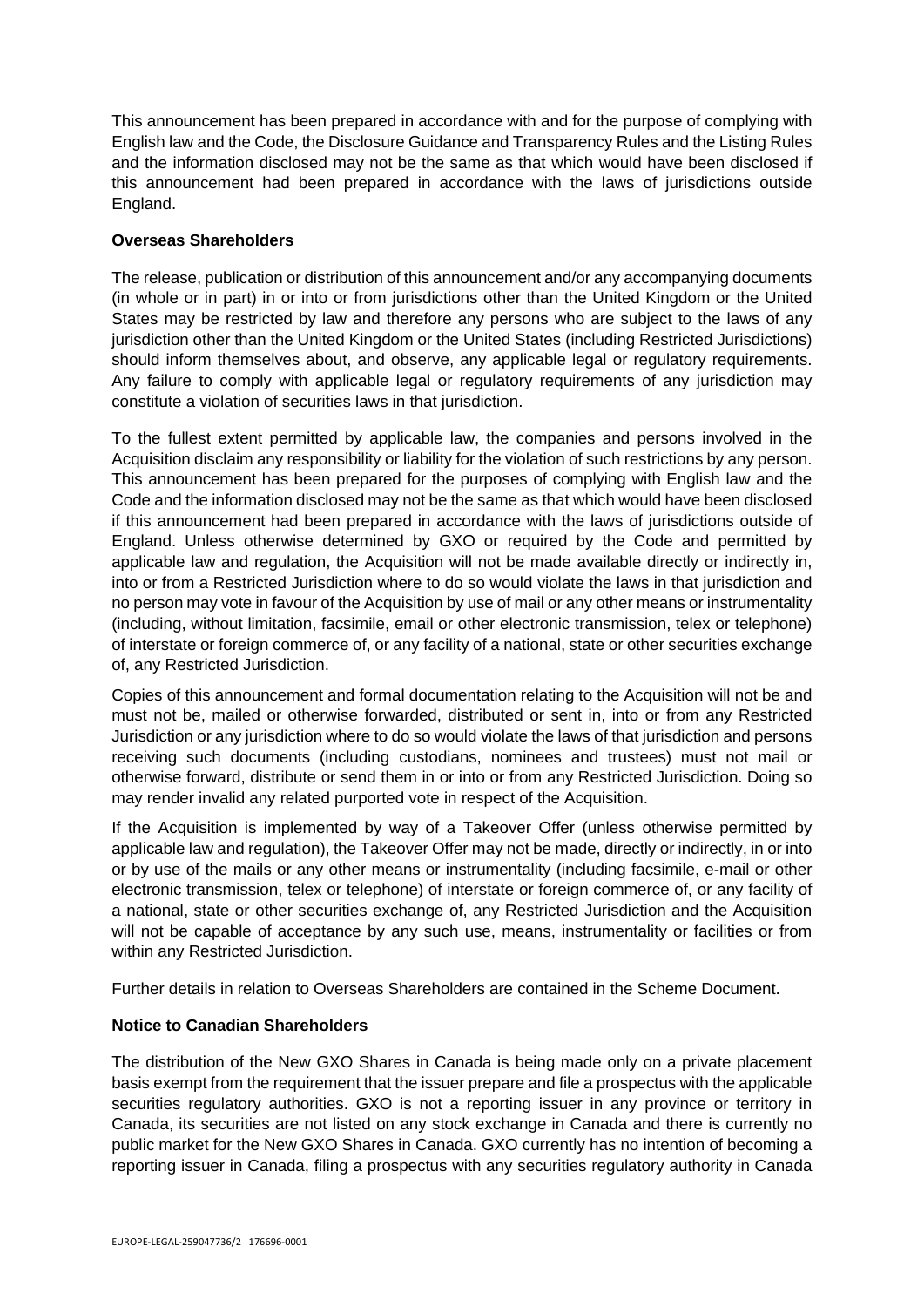to qualify the resale of the New GXO Shares to the public, or listing the New GXO Shares on any stock exchange in Canada. Accordingly, to be made in accordance with securities laws, any resale of the New GXO Shares received as consideration in Canada must be made under available statutory exemptions from registration and prospectus requirements or under a discretionary exemption granted by the applicable Canadian securities regulatory authority. Canadian shareholders who receive New GXO Shares as consideration are advised to seek legal advice prior to any resale of the New GXO Shares.

## **Additional information for U.S. Investors**

The Acquisition is being made to acquire the securities of an English company by means of a scheme of arrangement under English law. A transaction effected by means of a scheme of arrangement is not subject to the tender offer rules or the proxy solicitation rules under the U.S. Exchange Act. Accordingly, the Scheme is subject to the disclosure requirements and practices applicable in the UK to schemes of arrangement, which differ from the disclosure requirements of U.S. tender offer rules. The financial information relating to Clipper included in this announcement and the Scheme documentation has been prepared in accordance with IFRS (and also makes or will make use of alternative performance measures on the basis disclosed publicly by Clipper which are not defined by IFRS) and thus may not be comparable to financial information of U.S. companies or companies whose financial statements are prepared in accordance with U.S. GAAP. U.S. GAAP differs in certain significant respects from accounting principles applicable in the United Kingdom.

The financial information included in this announcement and the Scheme documentation in relation to GXO has been or will have been prepared in accordance with U.S. GAAP, except as otherwise specified therein. If GXO exercises its right to implement the acquisition of the Clipper Shares by way of a Takeover Offer or otherwise in a manner that is not exempt from the registration requirements of the U.S. Securities Act, such offer will be made in compliance with applicable U.S. laws and regulations. It may be difficult for U.S. investors to enforce their rights and any claim arising out of the U.S. federal securities laws, since Clipper is incorporated under the laws of England and Wales (i.e. in a non-U.S. jurisdiction), and some or all of its officers and directors may be residents of, and some or all of its assets are or may be located in, a non-US jurisdiction. U.S. investors may not be able to sue a non-US company or its officers or directors in a non-U.S. court for violations of the U.S. securities laws. Further, it may be difficult to compel a non-U.S. company and its affiliates to subject themselves to a U.S. court's judgment.

The New GXO Shares to be issued pursuant to the Acquisition have not been registered under the U.S. Securities Act, and may not be offered or sold in the United States absent registration or an applicable exemption from the registration requirements of the U.S. Securities Act. The New GXO Shares to be issued pursuant to the Acquisition will be issued pursuant to the exemption from registration provided by Section 3(a)(10) under the U.S. Securities Act. In this event, Clipper Shareholders are urged to read these documents and any other relevant documents filed with the SEC, as well as any amendments or supplements to those documents, because they will contain important information, and such documents will be available free of charge at the SEC's website at [www.sec.gov](http://www.sec.gov/) or by directing a request to GXO's Investor Relations team at Investor Relations, GXO Logistics, Inc., Two American Lane, Greenwich, Connecticut 06831.

New GXO Shares issued to persons other than "affiliates" of GXO (defined as certain control persons, within the meaning of Rule 144 under the U.S. Securities Act) will be freely transferable under U.S. law after the Acquisition. Persons (whether or not U.S. persons) who are or will be "affiliates" of GXO within 90 days prior to, or of the Enlarged Group after, the Effective Date will be subject to certain transfer restrictions relating to the New GXO Shares under U.S. law.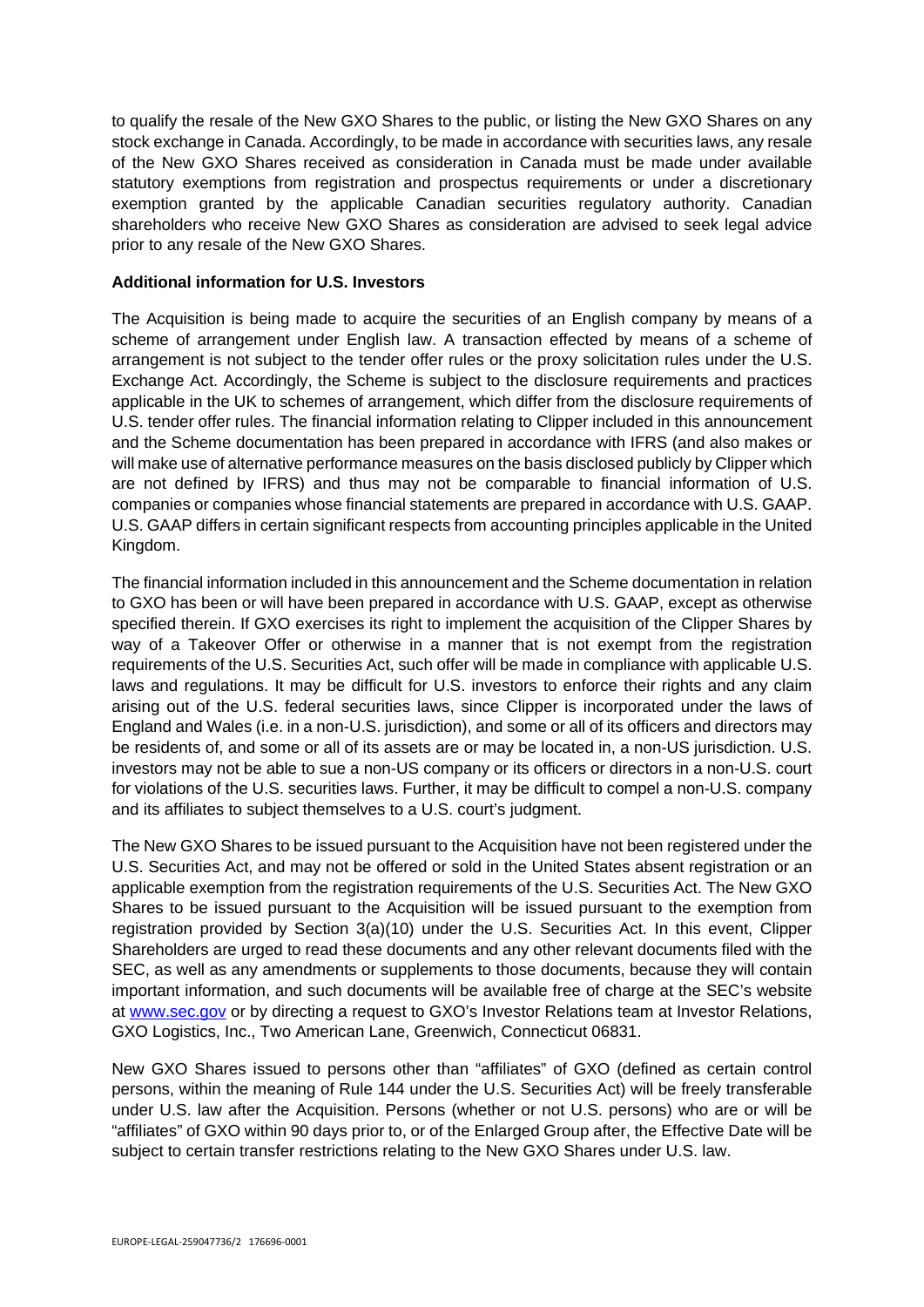Neither the SEC nor any U.S. state securities commission has approved or disapproved of the New GXO Shares to be issued in connection with the Acquisition, or determined if this announcement is accurate or complete or has passed upon the fairness or the merits of the proposal described herein. Any representation to the contrary is a criminal offence in the United States.

It may be difficult for U.S. investors to enforce their rights and any claim arising out of the U.S. federal securities laws, as Clipper is incorporated under the laws of England and Wales, some or all of its officers and directors may be residents of, and some or all of its assets are or may be located in, a non-U.S. jurisdiction. U.S. investors may not be able to sue a non-U.S. company or its officers or directors in a non-U.S. court for violations of the U.S. securities laws. Further, it may be difficult to compel a non-U.S. company and its affiliates to subject themselves to a U.S. court's judgment.

Save as specified in relation to certain of the documents incorporated by reference by paragraph 1 of Part Seven (Financial Information) of the Scheme Document, none of the financial information in this announcement has been audited in accordance with generally accepted accounting principles in the United States or the auditing standards of the Public Company Accounting Oversight Board (United States). For the purposes of qualifying for the exemption from the registration requirements of the U.S. Securities Act afforded by Section 3(a)(10) thereof, Clipper will advise the Court that its sanctioning of the Scheme will be relied upon by GXO and Clipper as an approval of the Scheme following a hearing on its fairness which all Scheme Shareholders are entitled to attend, in person or through counsel, to support or oppose the sanctioning of the Scheme and with respect to which notification has been given to all such Scheme Shareholders.

The receipt of cash and New GXO Shares pursuant to the Acquisition by a U.S. Scheme Shareholder as consideration in accordance with the terms of the Scheme and the Acquisition will be treated as a taxable transaction for U.S. federal income tax purposes and possibly under applicable U.S. state, local, non-U.S. and other tax laws. Subject to the discussion in Part 9, paragraph (2)(i)(A) of the Scheme Document (Passive Foreign Investment Company Considerations), a U.S. holder generally will recognise capital gain or loss on the disposition of Scheme Shares for the New GXO Shares and cash equal to the difference between (i) the amount realised on such disposition (i.e., the USD value of the sum of the cash and the fair market value of the New GXO Shares received by the U.S. holder) and (ii) the U.S. holder's adjusted tax basis in such disposed Scheme Shares. A U.S. holder's tax basis in the Scheme Shares generally will be the USD value of the amount paid by the U.S. Scheme Shareholders to purchase the Scheme Shares on the date of purchase. Each Clipper Shareholder is urged to consult an independent professional adviser regarding the tax consequences of the Acquisition and Scheme applicable to him or her, including, but not limited to (i) as a result of the U.S. holder's status as other than an individual, (ii) the potential application of special tax rules with respect to gain recognized by a U.S. holder upon a disposition of shares of a "passive foreign investment company," and (iii) eligibility for treaty relief to the extent of any withholding tax or other tax that may apply outside of the United States.

In accordance with normal UK practice and pursuant to Rule 14e-5(b) of the U.S. Exchange Act, GXO, certain affiliated companies or its or their nominees, or its brokers (acting as agents), may from time to time make certain purchases of, or arrangements to purchase, Clipper Shares outside of the U.S., other than pursuant to the Acquisition, until the date on which the Acquisition and/or Scheme becomes effective, lapses or is otherwise withdrawn. If such purchases or arrangements to purchase were to be made, they would be made outside the United States and would comply with applicable law, including the U.S. Exchange Act. Such purchases or arrangements to purchase may occur either in the open market at prevailing prices or in private transactions at negotiated prices. Any information about such purchases will be disclosed as required in the UK,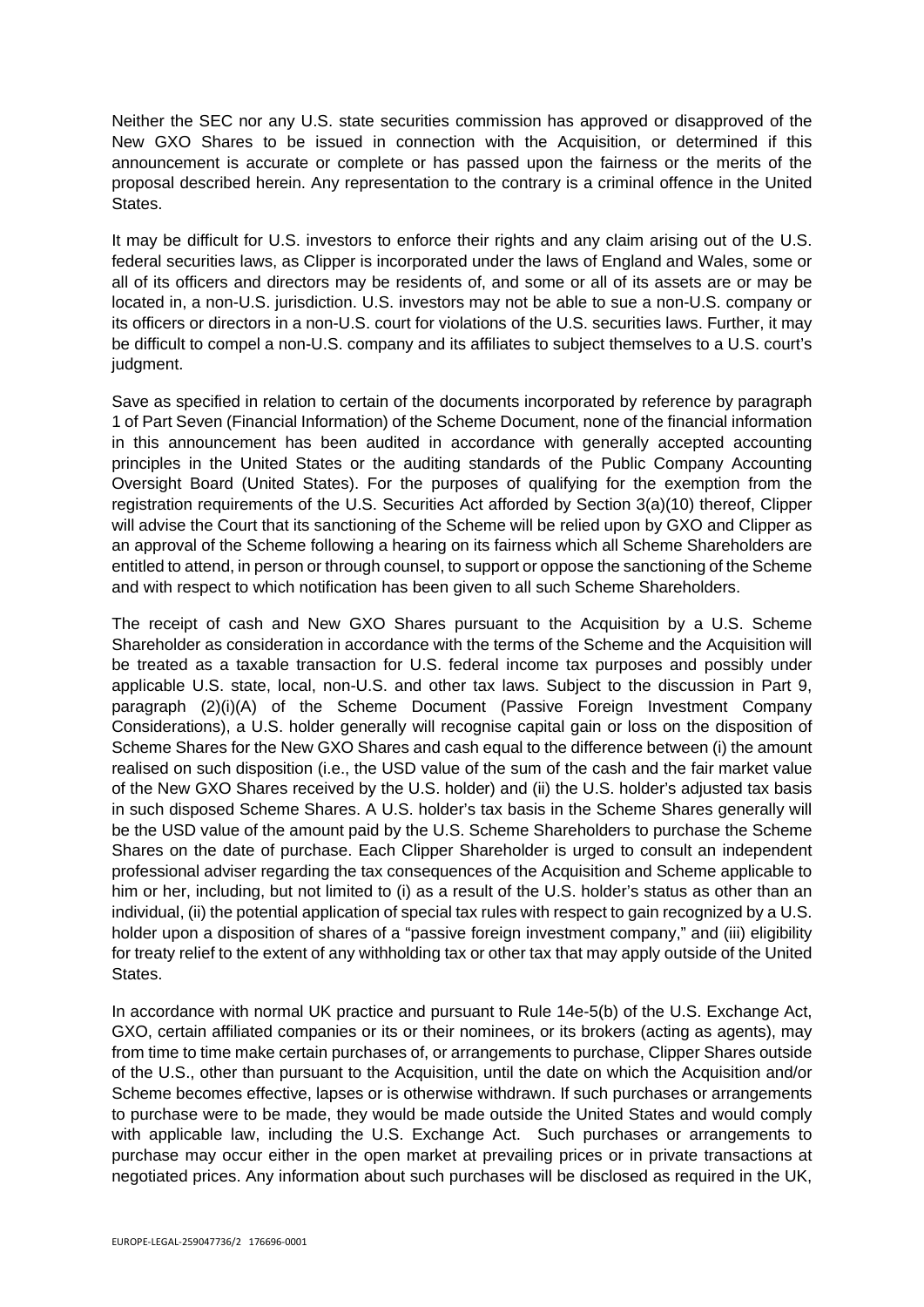will be reported to the Regulatory News Service of the London Stock Exchange and will be available on the London Stock Exchange website at [https://www.londonstockexchange.com/stock/CLG/](https://www.londonstockexchange.com/stock/CLG/Clipper-logistics-plc/company-page) 

[Clipper-logistics-plc/company-page.](https://www.londonstockexchange.com/stock/CLG/Clipper-logistics-plc/company-page) Also, in accordance with normal UK practice and Rule 14e-5(b) of the U.S. Exchange Act, Barclays will continue to act as a connected exempt principal trader in Clipper Shares on the London Stock Exchange. These purchases may occur either in the open market at prevailing prices or in private transactions at negotiated prices. Any information about such purchases will be disclosed as required in the UK, will be reported to a Regulatory Information Service and will be available on the London Stock Exchange website at [www.londonstockexchange.com.](http://www.londonstockexchange.com/)

This announcement does not constitute an offer to sell or the solicitation of an offer to buy any securities in the United States. The securities referenced in this announcement have not been registered under the U.S. Securities Act, and may not be offered or sold in the United States absent registration under the U.S. Securities Act, or pursuant to an exemption from, or in a transaction not subject to, such registration requirements. Any securities issued as part of the Acquisition (including the New GXO Shares) will be issued in reliance upon available exemptions from such registration requirements pursuant to Section 3(a)(10) of the U.S. Securities Act. Any Acquisition will be made solely by means of the Scheme Document published by Clipper. Any decision in respect of, or other response to, the Acquisition, should be made only on the basis of the information contained in such document.

The statements contained in this announcement are made as at the date of this announcement, unless some other time is specified in relation to them, and service of this announcement shall not give rise to any implication that there has been no change in the facts set forth in this announcement since such date. Nothing in this announcement shall be deemed to be a forecast, projection or estimate of the future financial performance of Clipper, the Clipper Group, GXO or the GXO Group, except where otherwise stated.

# **Forward looking statements**

This announcement (including information incorporated by reference in this announcement), oral statements made regarding the Acquisition and other information published by GXO and Clipper include statements which are, or may be deemed to be, "forward-looking statements" within the meaning of Section 27A of the U.S. Securities Act and Section 21E of the U.S. Exchange Act. All statements other than statements of historical fact are, or may be deemed to be, forward-looking statements, including statements with respect to the financial condition, strategies, results of operations and businesses of GXO and Clipper and their respective groups and certain plans and objectives with respect to the Enlarged Group, including, without limitation, GXO's and Clipper's 2022 financial targets for organic revenue growth, adjusted EBITDA, depreciation and amortization expense and net capital expenditures and the expected run rate cost synergies for the Enlarged Group. In some cases, forward-looking statements can be identified by the use of forward-looking terms such as "anticipate," "estimate," "believe," "continue," "could," "would," "should," "intend," "may," "plan," "potential," "predict," "should," "will," "expect," "objective," "projection," "forecast," "goal," "guidance," "outlook," "effort," "target," "trajectory" or the negative of these terms or other comparable terms. However, the absence of these words does not mean that the statements are not forward-looking. These forward-looking statements are based on certain assumptions and analyses made by the company in light of its experience and its perception of historical trends, current conditions and expected future developments, as well as other factors the company believes are appropriate in the circumstances.

These forward-looking statements are subject to known and unknown risks, uncertainties and assumptions that may cause actual results, levels of activity, performance or achievements to be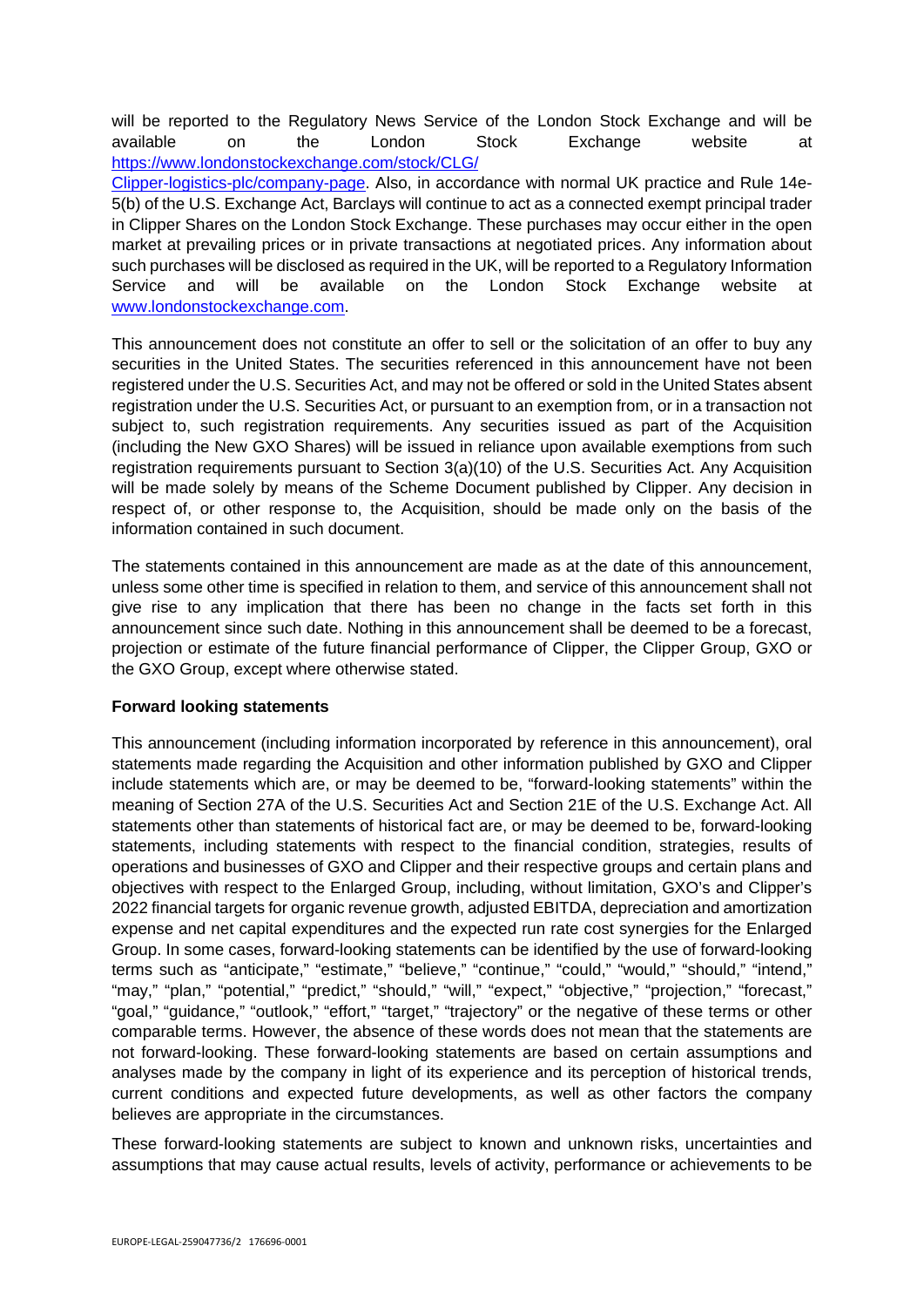materially different from any future results, levels of activity, performance or achievements expressed or implied by such forward-looking statements.

Factors that might cause or contribute to a material difference include, but are not limited to, the risks discussed in GXO's filings with the SEC and the following: the severity, magnitude, duration and aftereffects of the COVID-19 pandemic and government responses to the COVID-19 pandemic; economic conditions generally; supply chain challenges, including labour shortages; competition and pricing pressures; the GXO Group's and/or the Clipper Group's ability to align the GXO Group's and/or the Clipper Group's investments in capital assets, including equipment, service centres and warehouses, to their respective customers' demands; the GXO Group's and/or the Clipper Group's ability to successfully integrate and realise anticipated synergies, cost savings and profit improvement opportunities with respect to acquired companies; acquisitions may be unsuccessful or result in other risks or developments that adversely affect the GXO Group's and/or the Clipper Group's financial condition and results; the GXO Group's and/or the Clipper Group's ability to develop and implement suitable information technology systems and prevent failures in or breaches of such systems; the GXO Group's and/or the Clipper Group's ability to raise debt and equity capital; litigation; labour matters, including the GXO Group's and/or the Clipper Group's ability to manage its subcontractors, and risks associated with labour disputes at the GXO Group's and/or the Clipper Group's customers and efforts by labour organizations to organize its employees; risks associated with defined benefit plans for the GXO Group's and/or the Clipper Group's current and former employees; fluctuations in currency exchange rates; fluctuations in fixed and floating interest rates; issues related to the GXO Group's and/or the Clipper Group's intellectual property rights; governmental regulation, including trade compliance laws, as well as changes in international trade policies and tax regimes; natural disasters, terrorist attacks or similar incidents; a material disruption of the GXO Group's and/or the Clipper Group's operations; the inability to achieve the level of revenue growth, cash generation, cost savings, improvement in profitability and margins, fiscal discipline, or strengthening of competitiveness and operations anticipated or targeted; the impact of potential cyber-attacks and information technology or data security breaches; the inability to implement technology initiatives successfully; the expected benefits of the Acquisition, and uncertainties regarding the Acquisition, including the risk that the Acquisition will not produce the desired benefits; a determination by a tax authority that a distribution or certain related Acquisition on transactions should be treated as taxable transactions; expected financing transactions undertaken in connection with the separation and risks associated with additional indebtedness; the risk that dis-synergy costs, costs of restructuring transactions and other costs incurred in connection with the separation will exceed estimates; and the impact of the separation on GXO's businesses, operations, relationships with customers, suppliers, employees and other business counterparties, and the risk that the separation may be more difficult, time-consuming or costly than expected, which could result in additional demands on GXO's resources, systems, procedures and controls, disruption of ongoing business, and diversion of management's attention from other business concerns. All forward-looking statements set forth in this announcement are qualified by these cautionary statements and there can be no assurance that the actual results or developments anticipated by the GXO Group or the Clipper Group will be realised or, even if substantially realised, that they will have the expected consequences to or effects on us or its business or operations. Forward-looking statements set forth in this announcement speak only as of the date hereof, and neither GXO nor Clipper undertake any obligation to update forward-looking statements to reflect subsequent events or circumstances, changes in expectations or the occurrence of unanticipated events, except to the extent required by law.

## **Disclosure requirements of the Takeover Code (the "Code")**

Under Rule 8.3(a) of the Code, any person who is interested in 1% or more of any class of relevant securities of an offeree company or of any securities exchange offeror (being any offeror other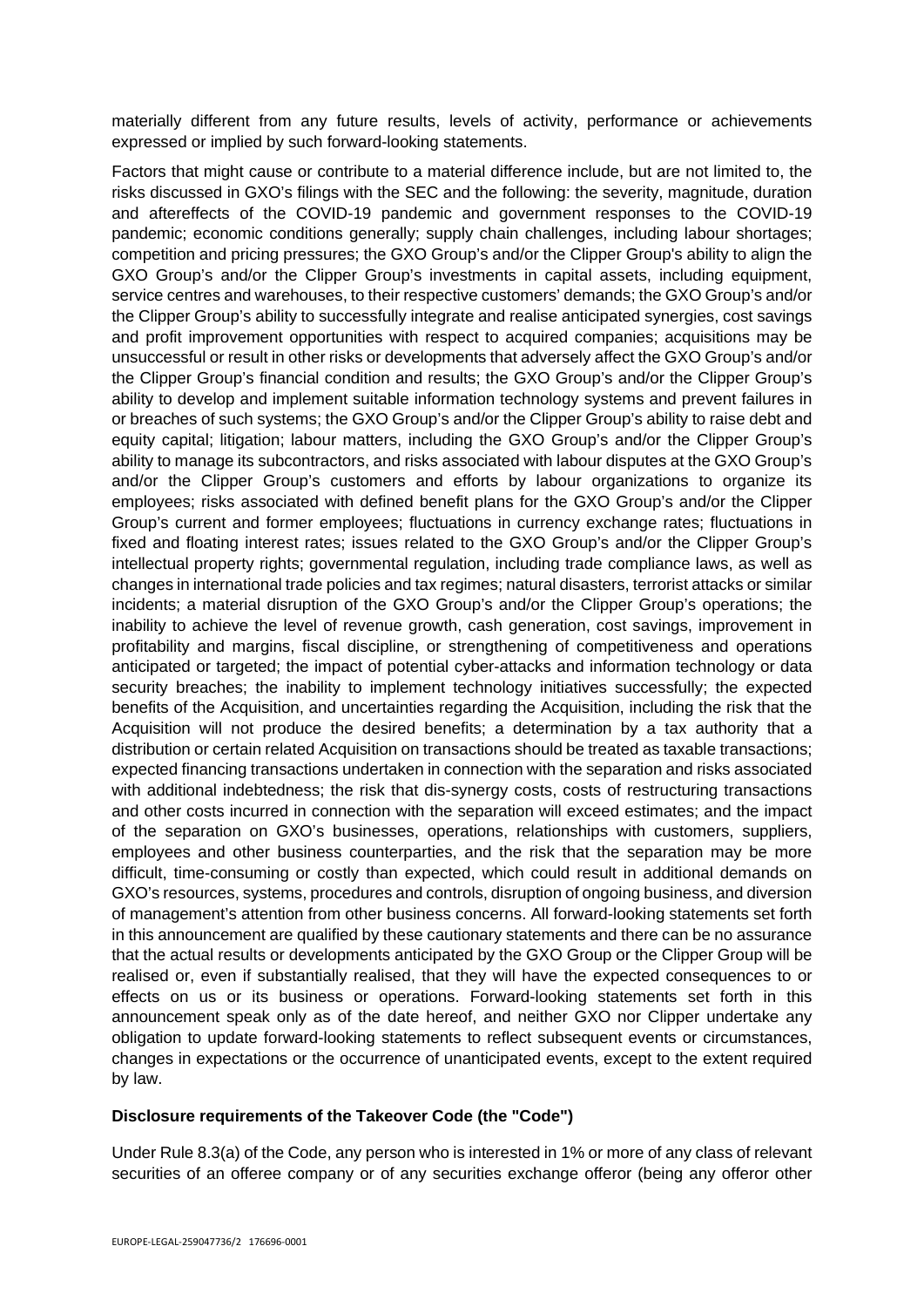than an offeror in respect of which it has been announced that its offer is, or is likely to be, solely in cash) must make an Opening Position Disclosure following the commencement of the offer period and, if later, following the announcement in which any securities exchange offeror is first identified. An Opening Position Disclosure must contain details of the person's interests and short positions in, and rights to subscribe for, any relevant securities of each of (i) the offeree company and (ii) any securities exchange offeror(s). An Opening Position Disclosure by a person to whom Rule 8.3(a) applies must be made by no later than 3:30 p.m. (London time) on the 10th business day following the commencement of the offer period and, if appropriate, by no later than 3:30 p.m. (London time) on the 10th business day following the announcement in which any securities exchange offeror is first identified. Relevant persons who deal in the relevant securities of the offeree company or of a securities exchange offeror prior to the deadline for making an Opening Position Disclosure must instead make a Dealing Disclosure.

Under Rule 8.3(b) of the Code, any person who is, or becomes, interested in 1% or more of any class of relevant securities of the offeree company or of any securities exchange offeror must make a Dealing Disclosure if the person deals in any relevant securities of the offeree company or of any securities exchange offeror. A Dealing Disclosure must contain details of the dealing concerned and of the person's interests and short positions in, and rights to subscribe for, any relevant securities of each of (i) the offeree company and (ii) any securities exchange offeror(s), save to the extent that these details have previously been disclosed under Rule 8. A Dealing Disclosure by a person to whom Rule 8.3(b) applies must be made by no later than 3:30 p.m. (London time) on the business day following the date of the relevant dealing.

If two or more persons act together pursuant to an agreement or understanding, whether formal or informal, to acquire or control an interest in relevant securities of an offeree company or a securities exchange offeror, they will be deemed to be a single person for the purpose of Rule 8.3.

Opening Position Disclosures must also be made by the offeree company and by any offeror and Dealing Disclosures must also be made by the offeree company, by any offeror and by any persons acting in concert with any of them (see Rules 8.1, 8.2 and 8.4).

Details of the offeree and offeror companies in respect of whose relevant securities Opening Position Disclosures and Dealing Disclosures – must be made in the Disclosure Table on the Panel's website at [http://www.thetakeoverpanel.org.uk,](http://www.thetakeoverpanel.org.uk/) including details of the number of relevant securities in issue, when the offer period commenced and when any offeror was first identified. If you are in any doubt as to whether you are required to make an Opening Position Disclosure or a Dealing Disclosure, you should contact the Panel's Market Surveillance Unit on +44 (0)20 7638 0129.

# **No profit forecasts, estimates or quantified benefits statements**

No statement in this announcement is intended as a profit forecast, profit estimate or quantified benefits statement for any period and no statement in this announcement should be interpreted to mean that earnings or earnings per share for Clipper for the current or future financial years would necessarily match or exceed the historical published earnings or earnings per share for Clipper.

# **Publication on website**

*In accordance with Rule 26.1 of the Code, a* copy of this announcement will be made available subject to certain restrictions relating to persons resident in Restricted Jurisdictions on GXO's website <https://www.gxo.com/information-regarding-possible-offer-for-clipper-logistics-plc/>and Clipper's website at <https://www.clippergroup.co.uk/possible-offer/>by no later than 12 noon (London time) on the business day after the date of this announcement. Neither the contents of